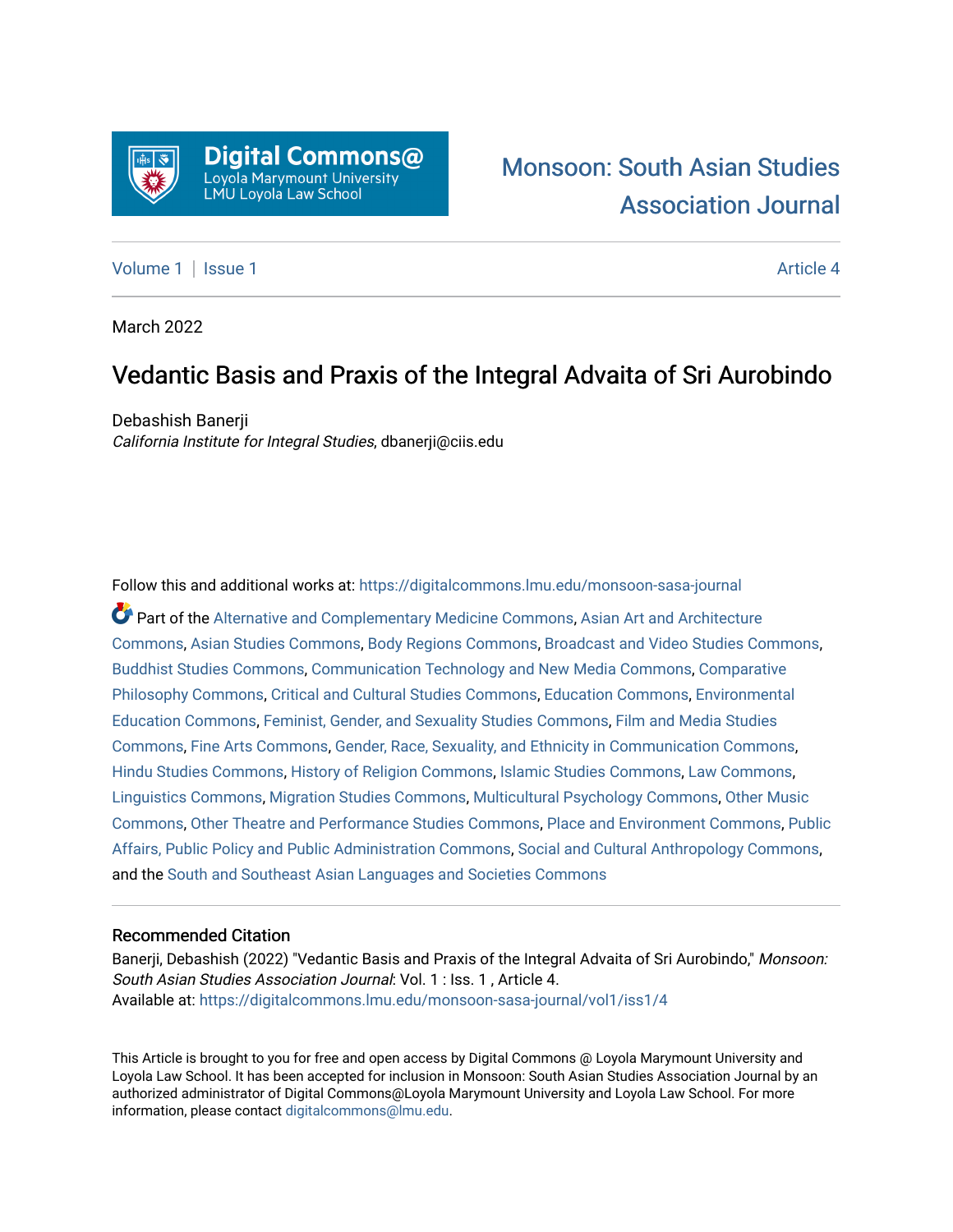## **VEDANTIC BASIS AND PRAXIS OF THE INTEGRAL ADVAITA OF SRI AUROBINDO**

#### *Debashish Banerji, California Institute for Integral Studies*

#### **Abstract:**

*The integral nondualism of Sri Aurobindo can be traced to the great pronouncements (mahāvākya) of the Upanishads and later commentaries. This study examines teachings on the Supermind (vijñāna) and the other four kinds of consciousness that define human reality: Matter (annaṃ), Life (prāṇaḥ), Mind (manaḥ), and Bliss (ānanda). Through Yoga and Tantra, one learns and embodies the pathway to the divine.*

**Key Words:** integral Yoga, Sri Aurobindo, consciousness, nondualism, Tantra, Divine Mother

#### **Vedānta Darśana**

Integral Advaita and Integral Nondualism are designations for Sri Aurobindo's Philosophy given by the philosopher, Prof. Haridas Chaudhuri, founder of the California Institute of Integral Studies (Chaudhuri 1960: p. 19). He translated by these designations the Sanskrit term 'Pūrṇādvaita Vedānta' (Ibid.), which is also his own coinage for the Vedantic basis of Sri Aurobindo's philosophy or yoga darśana. Sri Aurobindo has himself affirmed the Vedantic basis of his spiritual system but has not given it a name or developed its Vedantic basis explicitly. In this article, I will attempt to justify Chaudhuri's designations and work out a Vedantic praxis for this system. I will also highlight the life-affirming aspects of this Vedānta darśana and praxis, related to ethics and sustainability with their contemporary relevance.

Darśana is the Sanskrit term normally translated as philosophy. But this translation excises some essential connotations of the term inhering in its cultural context. The term darśana is inextricably tied to the term yoga. Darśana and Yoga have been likened to the two wings of a bird in Indian spiritual thought. Darśana literally refers to sight. Coupled with yoga, it means a sight or perception that arises from the experience of yoga. Sri Aurobindo in *The Life Divine* has distinguished concepts of darśana from concepts of metaphysical speculation by calling them "experience-concepts" (2005, p. 661). An experience-concept is a concept that gives voice to or brings to sight an experience. It is in this sense that darśana is yoga philosophy, it sees and brings to sight or makes us see the relations implicit to yogic experience. Thus darśana provides a retrospective conceptual map for Yoga. It is a conceptual map that brings to sight a cosmic experience orienting the mind towards it as a retrospective goal. In experiencing it, we validate it. In other words, a darśana is not a statement of universal truth like a religious dogma meant to convince followers, but a conceptual map meant for experience, with this experience being the validation of the darśana in the life of the experiencer. A body of collective validation results from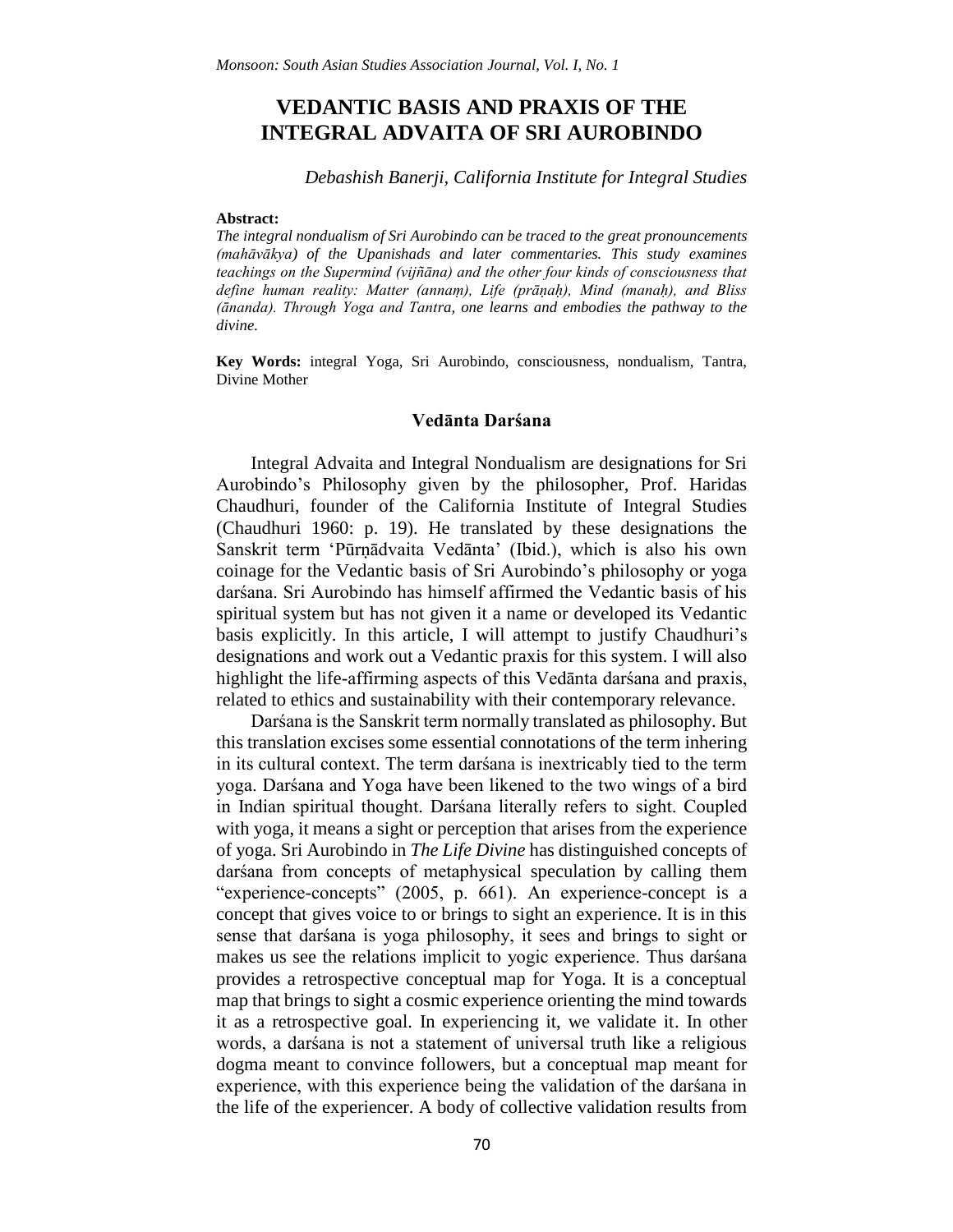repeated experience of the darśana. Vivekānanda pointed to this collective validation as the subjective equivalent of a central pillar of the scientific method, its universality through collective validation by experiment and experience.<sup>1</sup> Experience concepts of darsana are validated collectively in subjective terms. Darśanas as conceptual maps may carry reasoning based on past canonical texts that help to convince prospective adherents or strengthen the mind in its resolve, but their primary purpose is a goal of experience. These goals are experienced through yoga. Yoga is the praxis part of the darśana-yoga pair.

To return to Pūrṇādvaita Vedānta, as the name declares, this darśana is based on Vedānta. As most know, the term Vedānta literally mean "end of the Veda." It is sometimes used to describe the Upaniṣads, but more often the term is used for later (post- $8<sup>th</sup>$  c.) interpretations of the Upaniṣads. The term 'Advaita Vedānta' is familiar to many as the darśana of Shankaracharya (c. 700-750 C.E.). Due to its hegemonic spread over the field of Vedantic darśanas in modern times, many people use the word Vedānta to mean Shankara's philosophy. Some use the term Advaita, but its proper designation is Kevalādvaita Vedānta. Advaita literally means non-dualism. 'Dvaita' means duality, hence advaita is the opposite of duality, i.e., non-duality. Kevala stands for exclusivity, hence Kevalādvaita Vedānta refers to exclusive nondualism as an interpretation of the Upaniṣads. In fact, one may say that nondualism characterizes the Upaniṣads, so that the term Advaita occurs in most interpretations of the Upaniṣads. Even dualistic interpretations of the Upaniṣads may be paradoxically non-dualist. Thus, for example, there is the Vaishnav school of Dvaitādvaita or dualistic non-dualism. Thus, what is common to most Vedantic darśanas is their non-dualism based on the Upaniṣads; where they differ is in the kind of nondualism they propose for the goal of yoga through their interpretation of the Upaniṣads. It is in this sense that Haridas Chaudhuri's designation of the yoga philosophy of Sri Aurobindo as Pūrṇādvaita Vedānta, must be taken as a nondualistic experience-concept of integrality based on the Upaniṣads.

#### **Mahāvākya**

Vedānta darśanas draw on a form of concise statement in the Upaniṣads that have been called *mahāvākya*. A *mahāvākya* sums up the experience-concept of the darśana. It is there to bring to sight the foundation of the darśana not merely as a rational proposition, but as a praxis, an object of meditation. Kevalādvaita Vedānta has selected four such *mahāvākyas* from the Upaniṣads for praxis towards transcendence. They are:

 *Prajñānam Brahma—*"Brahman is Knowledge" (Aitareya Upaniṣad 3.3)

<sup>1</sup> For Vivekananda's reasoning on yoga seen as a "science of experience," see *Raja Yoga* (2003, 608).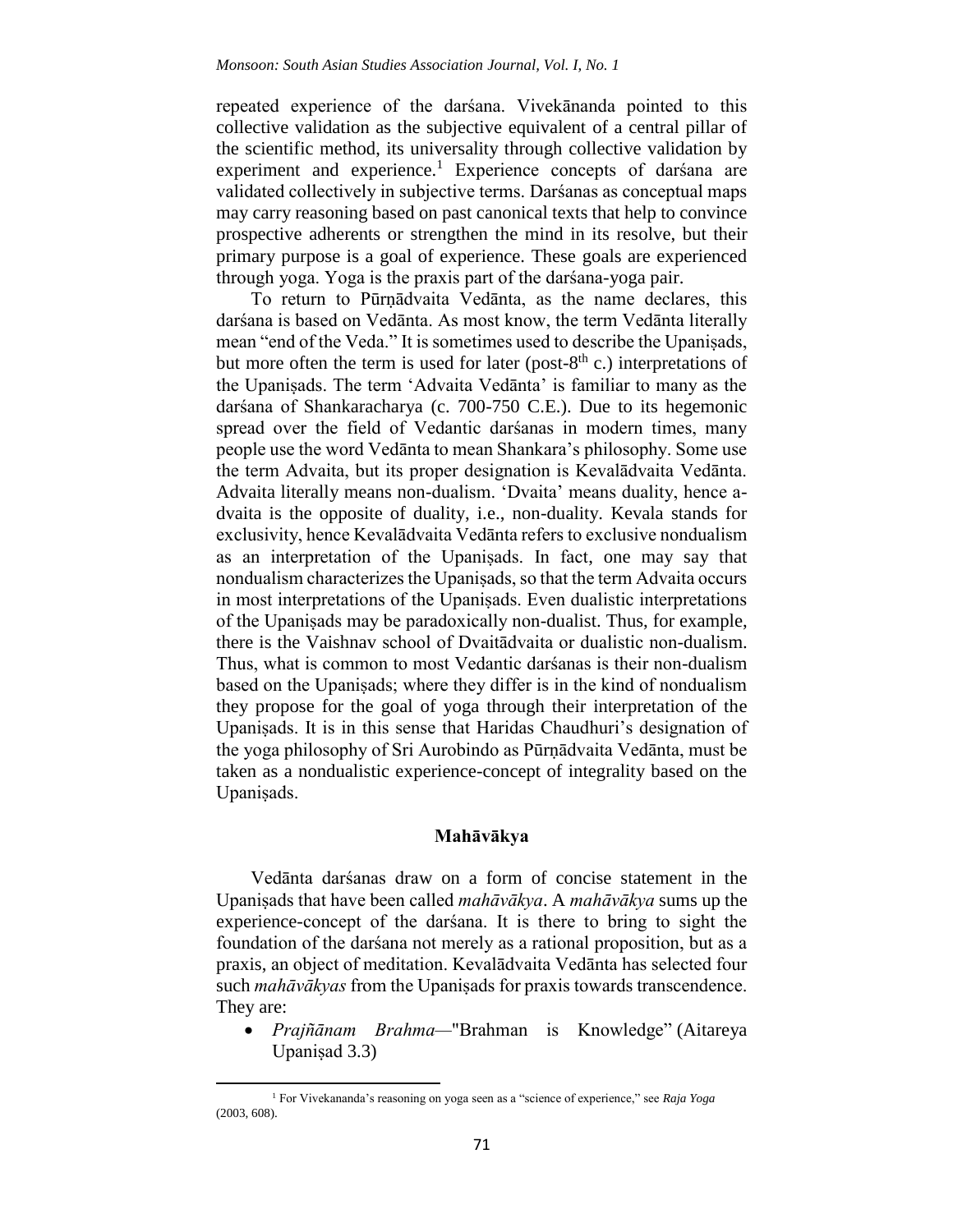- *Ayam Ātmā Brahma—*"This Self is Brahman" (Māṇḍūkya Upaniṣad 1.2)
- *Tat Tvam Asi*—"Thou are That" (Chāndogya Upanisad 6.8.7)
- *Aham Brahmāsmi—*"I am Brahman" (Brihadāraṇyaka Upaniṣad 1.4.10)

I have tried to keep the translations generic and literal, but translations are never literal. They are polemical, as are all interpretations, even repeated statements, depending on context. Other Vedantic darśanas have emphasized these same statements to different ends. They have also privileged other such statements as *mahāvākyas*, such as:

- *Ekam evādvitīyam brahma—*Brahman is one, without a second (Chāndogya Upaniṣad 6.2.1)
- *So'ham*—He or That is I (Īśa Upanisad 16)
- *Sarvaṃ khalvidaṃ brahma—*All of this is brahman (Chāndogya Upanisad  $3.14.1$ )
- *Etad vai tat—*This, verily, is That (Kaṭha Upaniṣad 2. 5.1)
- *Nityo'nityānām cetanascetanānām eko bahunām—*The one permanent among transient things, the single consciousness in conscious beings, the one in the many

(Kaṭha Upaniṣad 2.2.13)

 $\overline{a}$ 

Apart from Upanishadic *mahāvākyas*, Vedantic darśanas also often encapsulate their realization in terms of pithy propositions for meditation, so as to function like *mahāvākyas* for that darśana. In this sense, Kevalādvaita's *mahāvākya*, carried in Shankara's seminal text Vivekachūḍāmaṇi is *brahma satyam jagan-mithyā* (verse 20). This statement, attributed to Shankara, translates as "Brahman is true, the world is false." This is a seemingly reductive statement; *mithyā* can be translated variously with different nuances, but however we parse it, in its contextual use, it highlights Shankara's praxical focus on the phenomenal world so that we distinguish it in our contemplation as unreal or illusory (*mithyā*), leading to the realization of an exclusive transcendental reality or truth (*satya*).<sup>2</sup> The statement also occurs in another text attributed to Shankara, Brahmajñānavalimālā, which is a collection of statements for meditation on one's identity with Brahman. In this text, the proposition takes a form which extends the terms of the statement to include the individual: *brahma satyam jagan-mithyā jīvo brahmaiva nāparaḥ* (verse 20), translatable as, "Brahman is true, the world is false, the individual is Brahman itself, no other."

<sup>2</sup> Verse 20 of Vivekachudamani reads brahma satyaṃ jaganmithyetyevaṃrūpo viniścayaḥ |so'yaṃ nityānityavastuvivekaḥ samudāhṛtaḥ || 20 ||. In translation: "20. A firm conviction of the mind to the effect that Brahman is real and the universe unreal, is designated as discrimination (Viveka) between the Real and the unreal." Here it is clear that the statement brahma satyaṃ jaganmithyā is meant as a praxis towards discrimination between the Real and the unreal."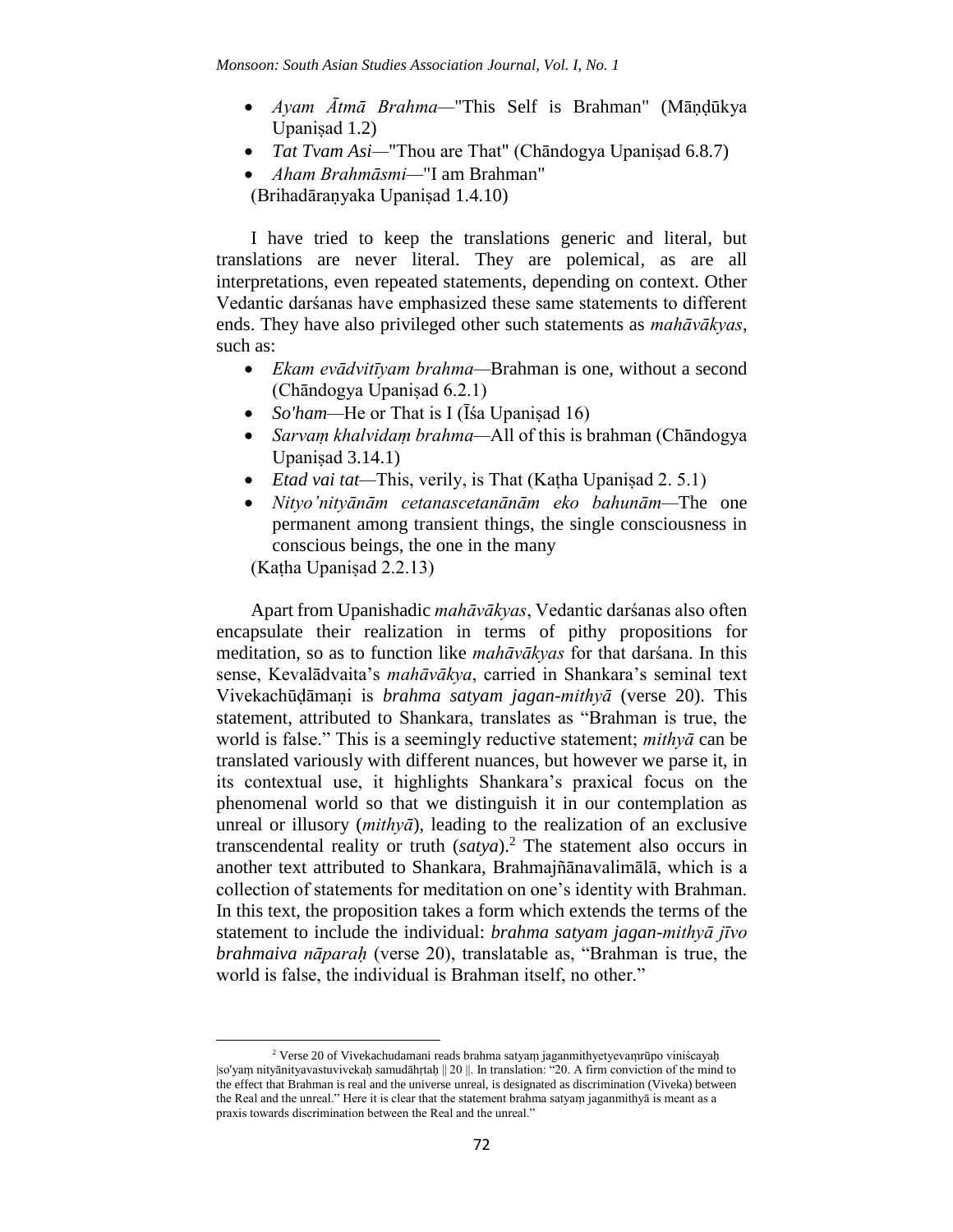#### **Pūrṇādvaita Vedānta**

Following a similar convention relating Brahman, the world and the individual, the *mahāvākya* of Sri Aurobindo's Pūrṇādvaita Vedānta may be given as *Brahma satya, jagat brahma, jivo brahmaiva nāparaḥ*  or "Brahman is true, world is Brahman, individuals are Brahman indeed, none other". To elaborate in terms of the Upanisads, Brahman is the term used universally for Reality seen as infinite conscious Being (Sri Aurobindo 2001, p.151-152). It is the only thing there is, the Absolute. Thus it is One with radically Infinite potentiality. Whatever differences we see are appearances or forms of Brahman. In Sri Aurobindo's view, these appearances are not illusions but intentional self-presentations (2005, p. 87, 379). Brahman's power of selfpresentation is Māyā.<sup>3</sup> Using Māyā, Brahman can present itself to itself through infinite entities or beings, organized in the form of worlds, each of which is an order of infinity (2005, pp 342-243, 394-395). 'An order of infinity' means that Brahman as the Infinite One can view itself through a selective process as an ordering or disposition of infinity. For example, mathematically we may say that the set of all natural numbers is an infinity; the set of odd numbers is also an infinity. The set of natural numbers contains the set of odd numbers, but that does not make it a larger infinity. Both are infinite, but one is a greater order of infinity. Brahman itself is radical infinity, while any arrangement or disposition of infinity is a selective order of infinity. Such an arrangement or order of infinity is a self-presentation of Brahman to itself as a world. The entities that constitute the selection of each world are beings. Each being is thus a self-presentation of Brahman and hence infinite with the infinity of Brahman. However, following the selective criteria of the world, entities or beings are selective appearances of radical infinity. Neither worlds nor beings are other than Brahman. Orders of infinity are self-presentations of the absolute infinity of Brahman. Every being in it is a self-presentation of the absolute infinity of Brahman.

Our cosmos and its entities is one such order of infinity with its beings, each of which is an order of infinity and a self-appearance of Brahman. In this order, Māyā operates using three principles in presenting Brahman to itself. These are the principles of variation, limitation and absorption or prospection (2005, 356-359). Brahman can present itself as an infinite gradation of consciousness with discrete ranges expressing distinctive properties, in each of which Brahman can locate itself as an experiencer. The principle of variation acts in a systematic self-presentation as an infinite gradation of consciousness from the most dense to the most rarefied. "Most" here, as implied literally, is not a reference to a comparative degree but to a superlative degree, as expressed by a term used frequently in Sanskrit spiritual literature, *tama*. This is obvious given the necessary translation of

<sup>3</sup> See the Chapter The Divine Maya in Aurobindo (2005, 120-128).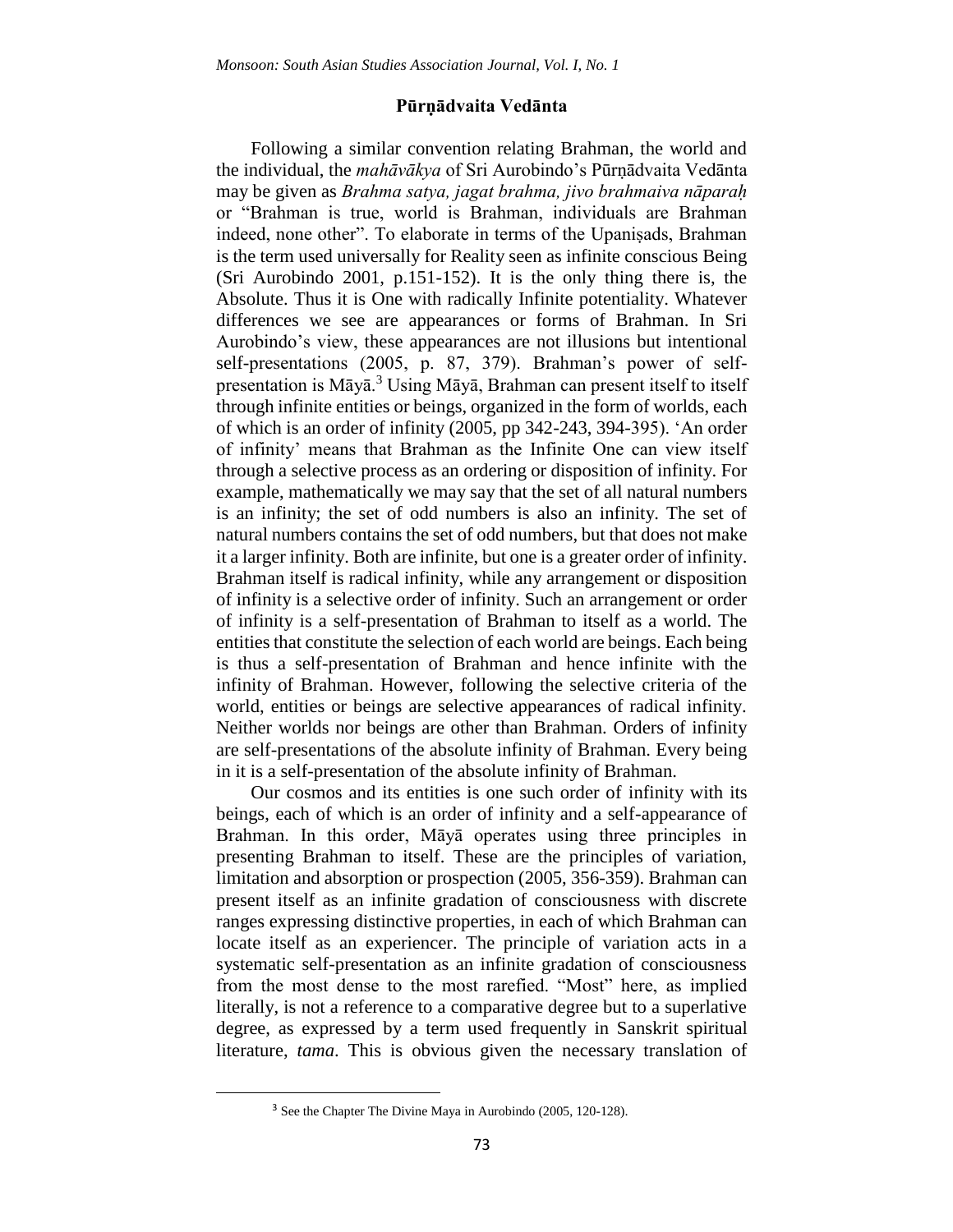Brahman's infinity in its self-appearances: there is no end in either direction, an infinite density of consciousness in one direction and an infinite rarefaction in the other. Thus the principle of variation expresses itself in a self-presentation of Brahman as an infinite continuum of degrees of consciousness in our cosmos.

Further, by the principle of self-limitation, this continuous order can be discretized, so that various ranges of this continuity have bounded thresholds with emergent properties in terms of which Brahman experiences itself. These can form universal ranges of selfexperience. Sri Aurobindo draws here on the Taittirīya Upaniṣad, which in its second and third chapters (*vallī*), describes five kinds of consciousness, Matter (*annaṃ*), Life (*prāṇaḥ*), Mind (*manaḥ*), Supermind (*vijñāna*) and Bliss (*ānanda*), each of which may be considered a discrete self-limitation of Brahman occupying a range in the continuity of consciousness.<sup>4</sup> The Veda as well as other Upaniṣads name seven such ranges of consciousness, adding two, Consciousness (*cit*) and Being (*sat*) beyond Bliss (*ānanda*) of the Taittirīya Upaniṣad. One may consider Bliss (*ānanda*) of the Taittirīya Upaniṣad as a category including these other two. As experiencer of cosmos from each such range of consciousness, Brahman is Puruṣa, Person or Being of that range of consciousness. Its experience is draped in the qualia that characterize each such range of consciousness as its Prakṛti or field of manifestation. The instances, entities or beings manifesting such a field are composed of combinations of its qualities forming a qualitative body.

The third property of self-presentation of Brahman characterizing our cosmos is absorption, which Sri Aurobindo sometimes calls prospection (2005, p. 143). This applies to the entities or beings in each self-limited range of consciousness. Thus these entities are not merely qualitative bodies of experience for a generic Puruṣa of that range of consciousness, for example a mental (*manomaya*) or vital (*prāṇamaya*) Purusa, but an individualized form of Brahman, an individual Purusa. In each such combination of qualities Brahman can individualize its infinity and become immanent as a self-absorbed point of prospection as an experiencer.

Sri Aurobindo also introduces a temporal and evolutionary insight to this classification of the Taittirīya Upaniṣad. In our cosmos we see a progressive emergence of each of these principles or degrees of consciousness in time, starting from Matter and proceeding to Life and Mind, and he postulates the further evolution of the higher ranges or degrees of consciousness.<sup>5</sup> He maps the three principles of Matter, Life and Mind to Avidyā of the Upaniṣads (prominently the Iśa Upaniṣad) while Vijñāna, Ānanda and the other principles such as Sat and Cit

<sup>&</sup>lt;sup>4</sup> See Chapter The Ascending Series of Substance in Sri Aurobindo (2005, p. 266-275). The "series" referred to here is taken from the Taittirīya Upanishad, Brahmānanda Vallī and Bhrigu Vallī (Aurobindo 2001, pp. 216-231).

<sup>5</sup> See the chapter The Three Steps of Nature in *The Synthesis of Yoga* (Aurobindo 1999, pp. 9-19).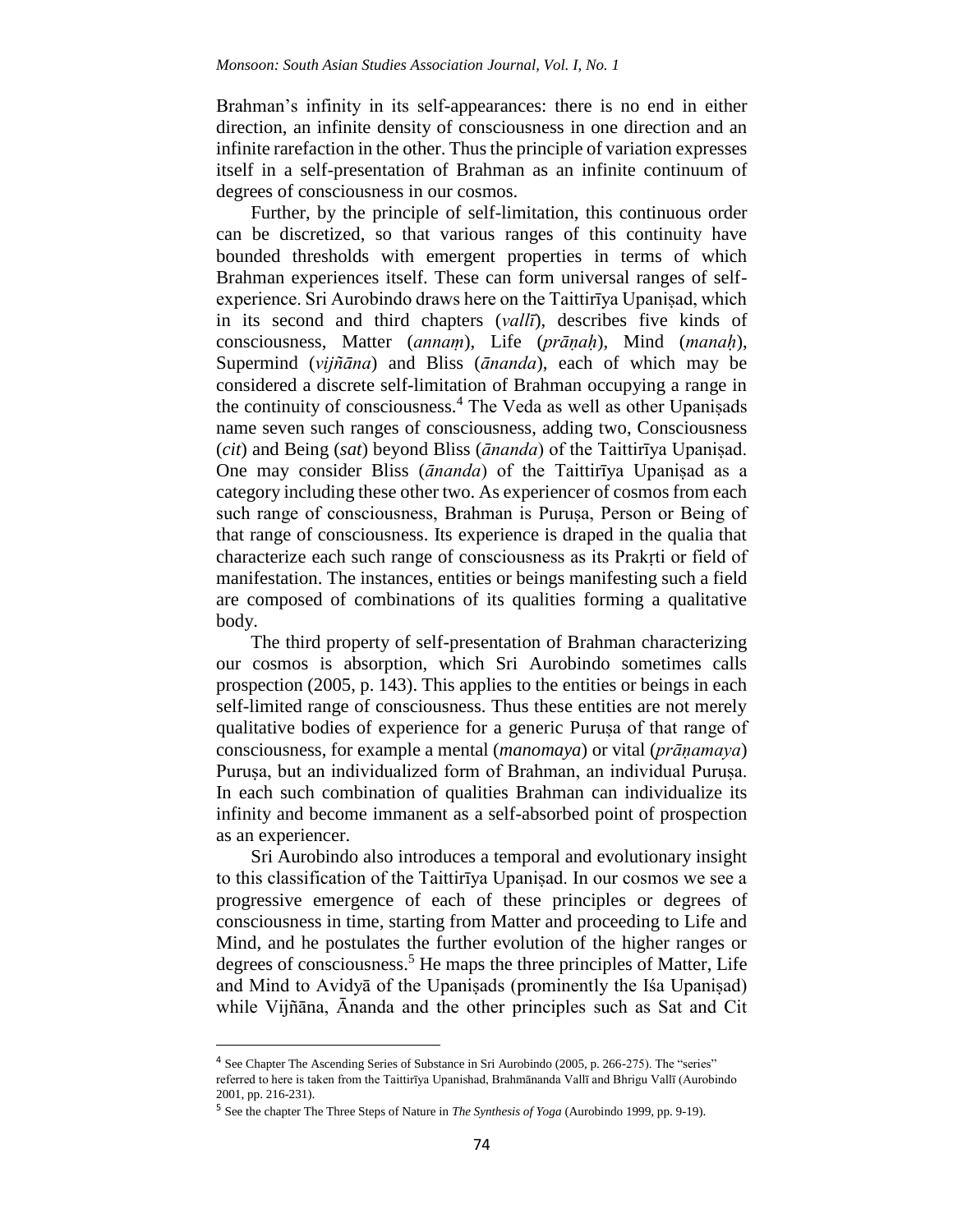belong to Vidyā (2005, pp. 276-278). Here, Vidyā and Avidyā are translatable as Knowledge and Ignorance respectively. In Sri Aurobindo's interpretation, Vidyā (Knowledge) is a Knowledge by identity, which means that the conscious unity of Brahman is active in all the ranges of the Vidyā so that an entity can know any other entity by identity of consciousness as another form of its infinite Self. In Avidyā (Ignorance) the principle of Separation is active in all the ranges so that any entity knows only itself by identity while all others are knowable only indirectly by inference from external contact. From Matter to Mind we see the struggle of entities to emerge and individuate from a state of universal Unconsciousness. This gives rise to beings who experience themselves as the centre of their own universe. Brahman's principle of self-absorption seems to operate exclusively in the entities of these ranges of consciousness.

It is important to recognize that many of these terms, such as Vidyā, Avidyā or Vijñāna have variant meanings in different darśanas. In Shankara's interpretation of the Taittirīya Upaniṣad (Kevalādvaita Vedānta) for example, *Manaḥ*, which Sri Aurobindo sees as the mental principle, is understood as *manas* or sense mind while vijñāna is understood as *buddhi* or intellect. To Advaita Vedānta, Avidyā extends from Annam (Matter) through Vijñānam to Ānanda (Bliss), $\frac{6}{9}$  while Sri Aurobindo sees Vijñāna as Divine Mind or Supermind and classes it in Vidyā (Ibid). In this interpretation of the term Vijñāna, Sri Aurobindo agrees with another well-known modern yogi who preceded him, Sri Ramakrishna (1836-1886).<sup>7</sup>

#### **Vijñāna**

Vijñāna, translated as Supermind by Sri Aurobindo, forms the fulcrum of his yoga darśana. It is beyond the scope of this essay to delineate the details of Sri Aurobindo's reasoning for his interpretation, but Vijñāna for him is the ordering principle of Brahman's selfpresentation. It is the source of the human intuition of order in the universe. Rationality, which forms the foundation of Science and one may say, of modern ontology, finds its origin here, prior to its operation in Mind. Mind is a subsidiary function of Vijñāna or Supermind appropriate to the exclusionary and separative ontology of Avidyā or Ignorance. Mind is marked by calculative finitude; it cannot grasp the free creative and infinite ordering principle of Supermind.<sup>8</sup> Mind tries to tame radical infinity by subjecting it to finite schemas of order. But even a boundless finite cannot encompass radical infinity, while Supermind is the ordering principle of Brahman's self-presentation, a principle by which radical infinity assumes creative forms or appearances of finitude based on truths of Being, as we saw earlier,

<sup>6</sup> See Sitarama Shastri trans. (1923, p. 130-135).

<sup>7</sup> See Maharaj (2018).

<sup>8</sup> See the chapter Mind and Supermind in *The Life Divine* (2005, pp. 170-184).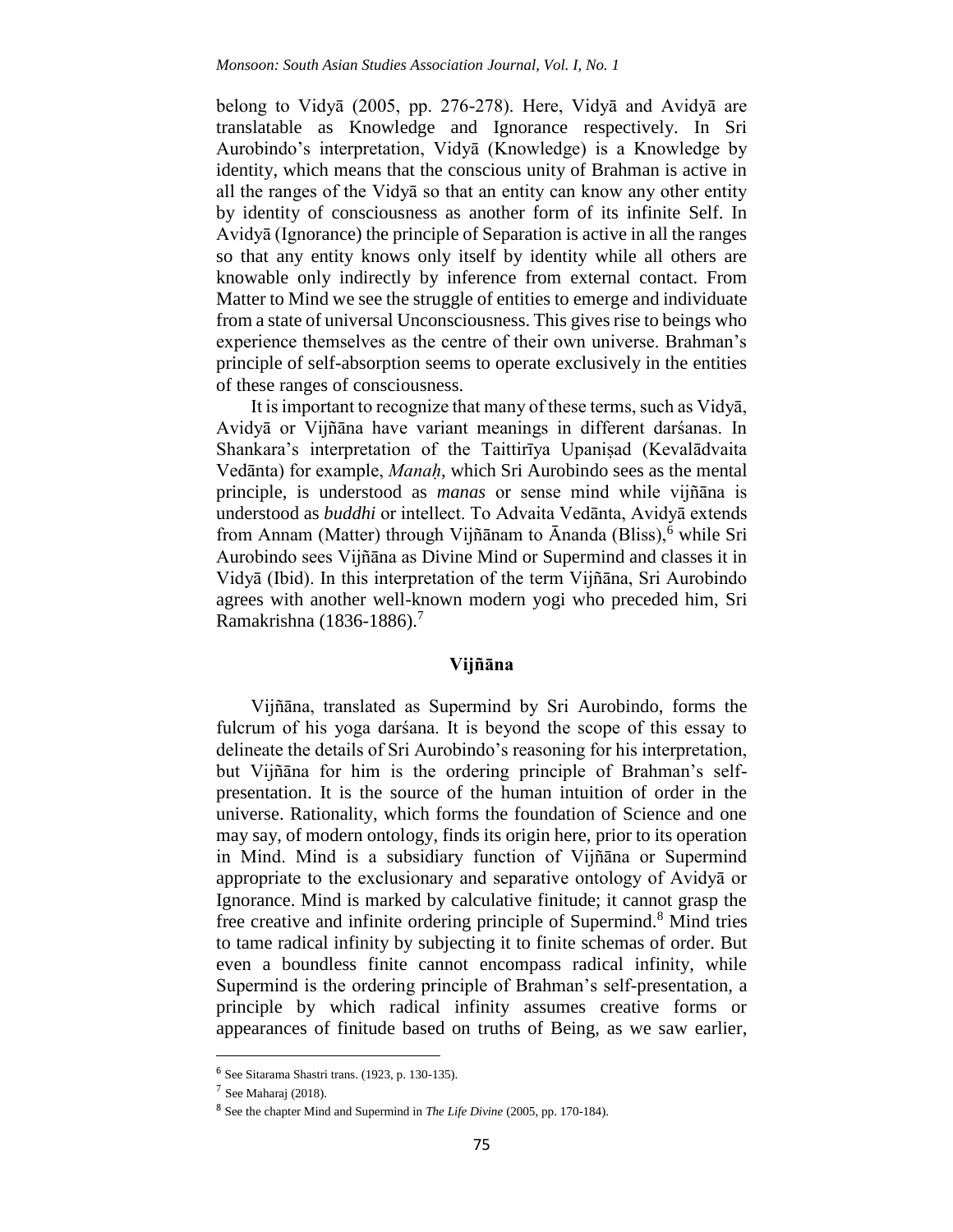without losing its infinity in the finite form. This is the difference between the logocentrism of Mind and Logos of Supermind (1999, p. 794, 796).

The principles by which Brahman manifests and enjoys itself in a self-presentation are mobilized through Vijñāna or Supermind. Thus, in our cosmos it is Vijñāna which is Brahman's faculty of organization using the three principles of variation, self-limitation and absorption. Subjecting Consciousness (*cit*) to variation, Vijñāna presents Brahman to itself as an ordered gradation of degrees of Consciousness from an appearance of densest to most rarefied consciousness. Subjecting gradation to self-limitation, Vijñāna sets up fields of bounded properties for the self-manifestation of Brahman; and subjecting the qualitative combinations of these bounded fields to self-absorption it makes possible discrete centers of self-experience for Brahman. Manifesting these from bottom-up, as emergences in time, Vijñāna initiates an evolution of consciousness in the cosmos with particulate appearances of material Unconsciouness which combine due to their habitual properties to form a material universe of entities (objects) and experiencers (subjects). Each entity/experiencer is a self-absorbed appearance of Brahman that has lost its knowledge of oneness due to its establishment in a founding ontology of exclusive self-absorption. The heterogeneous plurality of these centers of qualitative self-experience seek to reconstitute their lost unity and hidden infinity through selfexpression and combination. This sets up the field of individuation. In this manner, Vijñāna or Supermind manifests Vidyā's possibilities of self-experience through the properties of time, space, discreteness and the will to individuation in Avidyā.

Because of this latent ordering principle, these emergences take place in a coherent fashion; from Matter to Life, from Life to Mind, we see the emergence of degrees of consciousness in succession. Telescoped into one another in their emergence, all these principles remain within the projective ontology of Mind, and unable to experience themselves as the self-becomings of the creative Subject, Supermind (Vijñāna). This is what keeps the manifestation of Matter, Life and Mind in the Ignorance (Avidyā). We see beings or entities in each of these planes bound within the limitations of its properties in a gradation of types manifesting more complex adaptations of its possibilities and crossing the threshold of its boundaries into a higher plane of consciousness at a certain point. It is Brahman who experiences itself in a graded and phased manner through these individual experiencers in a creative field for its self-manifestation and selfexperience. Thus these experiences are marked by positionality, temporality, relationality and evolutionary emergence, constituting the specificity of our cosmos. For Brahman self-absorbed in entities or individuals, this implies a will to individuation pushing towards an adequacy with the forces of the cosmos, originating from the latent intuition of its identity with Brahman. Since it is Brahman that is self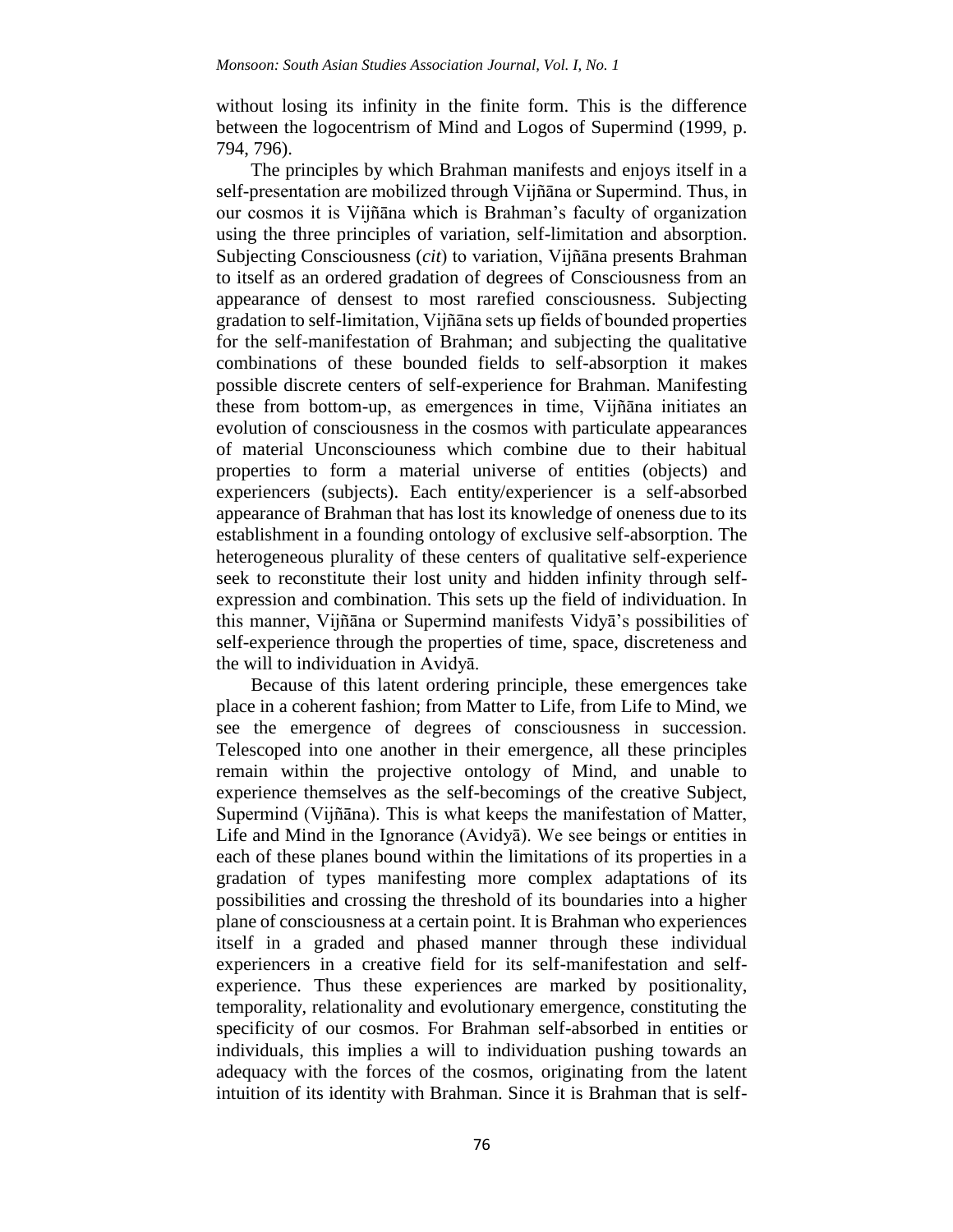absorbed in each individual operation of this will is free in its origin, following its own creative development in consonance with its selfvision in Vijñāna or Supermind. Thus, the immanent will-toindividuation in each individual is in consonance with the cosmic ordering evolutionary process of Vijñāna or Supermind. This hidden free will of Supermind acting through the density of Ignorance in the cosmos and its individuations is called *ājñāna* by Sri Aurobindo, following the Aitareya Upanisad.<sup>9</sup>

### **Vijñāna Śakti**

Vijñāna, then, for Sri Aurobindo, is a Being (Puruṣa) and Power (Śakti) of Brahman orchestrating its self-experience in and as this cosmos and its individuals. It is this Śakti or ordering creative Power that is known as Māyā (2005, pp. 120-128). Hence, in Sri Aurobindo's darśana, Māyā is no illusion producing mystery but the Śakti of Vijñāna responsible for the graded and phased evolutionary order of the cosmos, effecting itself through the action of the will-to-individuation. Thus, Vijñāna Śakti, according to Sri Aurobindo, expresses both the mythos and the logos, the mythologic reality of cosmos; it is not an illusion or *mithyā* but the significant image or Mythos of the Divine Mother birthing the Logos (1999, p. 786) of an evolutionary cosmos, ordering its phases and parts within itself through transcendental vision and immanent cosmic and individual will. The cosmos and its entities are both itself and its self-becomings. This is what makes Sri Aurobindo call the Śakti of Vijñāna or supramental Śakti the Divine Mother (2012, p. 15). Just as there is an intelligence instinct in the birthing of the child, there is an intelligence involved in the birthing of the cosmos and all its ranges of consciousness, its entities and their evolution towards their self-knowledge as Brahman. Mobilizing in/as Time the gradations of Consciousness, Vijñāna Śakti precipitates the Annamaya Kośa or material substrate as the greatest density of consciousness, in which the entirety of Brahman with all the other grades or degrees of Consciousness becomes involved. Thus, Matter acts as a screen or medium which receives the involution of all the other ranges of Consciousness and evolves them progressively through individualized forms in material bodies (2005, p. 137).

This double process of involution-evolution is orchestrated transcendentally through world circumstance and immanently through will-to-individuation in all individuals by Vijñāna. Thus Vijñāna is the panentheistic origin of 'Dharma'. 'Dharma' is that which holds everything together. It is the Logos that gives complex oneness to the Whole and its parts; the planes of consciousness, the beings that individualize the planes, the ordering sequence, the movement in time and the distribution in space. Vijñāna is the glue constituting this

 $\ddot{\phantom{a}}$ 

<sup>9</sup> Aitareya Upanishad V.2. See Aurobindo (2001, p. 204). A discussion of ājñana along with other forms of Supramental knowledge can be found in Aurobindo (2001, p. 51).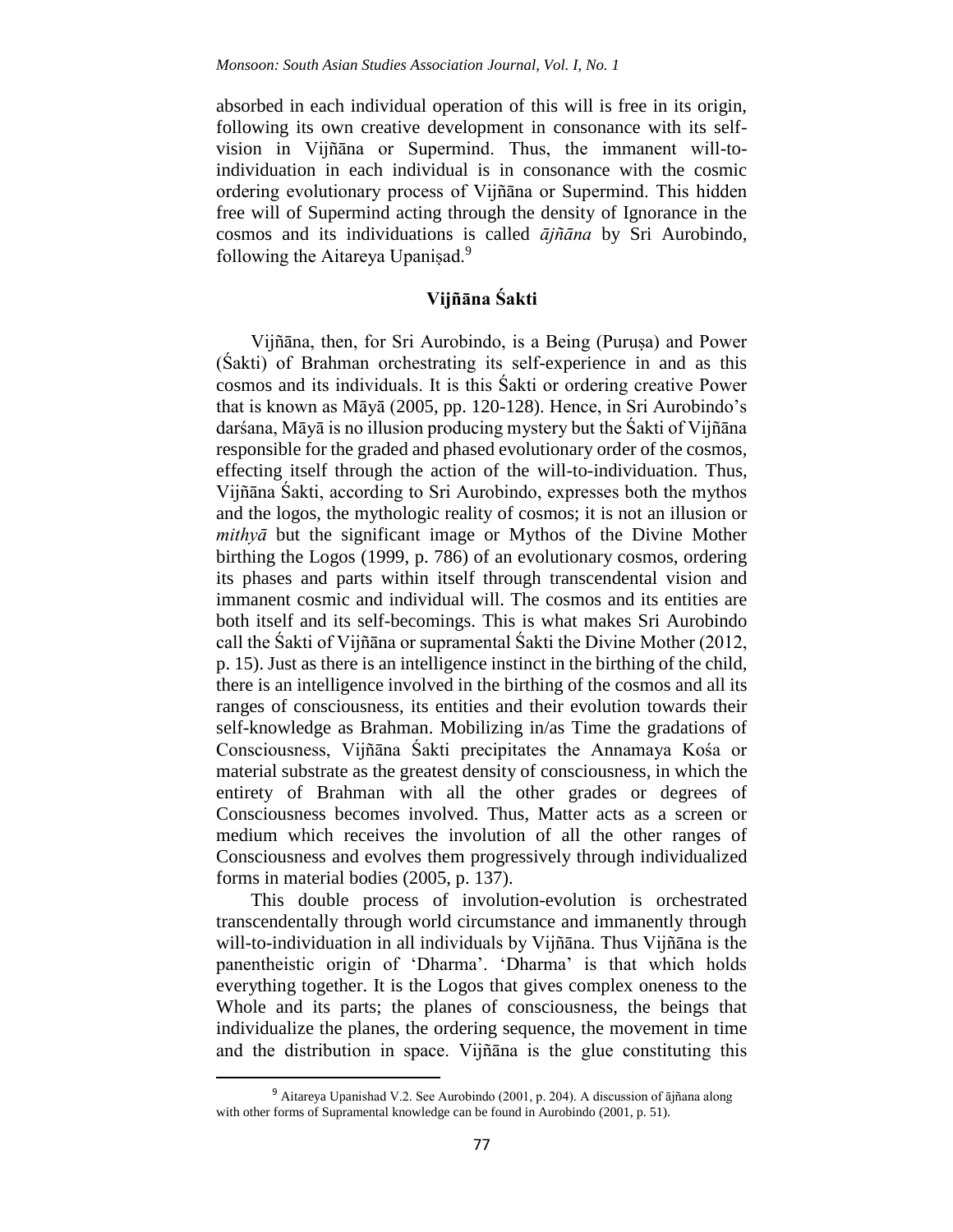complex unity of the cosmos and the conscious and individualized dynamic in its time-changes. From the viewpoint of the individual, it is the radically infinite transcendent power of self-conception of Brahman, that accepts to present itself through variation and self-limitation of Consciousness as cosmos and through absorption or prospection and will as individual. This is what Sri Aurobindo means by the term 'Integral' and the basis of Haridas Chaudhuri's coinage integral nondualism and its Sanskrit version, Pūrṇādvaita Vedānta.

The grades of consciousness emerge in Matter through individualized forms of Life-in-Matter and Mind-in-living Matter. These degrees of consciousness are latent in Matter. Life is latent in material forms. This is the basis of archaic animism. Similarly, Mind is latent in all Life-forms, at first as an unorganized diffused subconscient mentality known in Indian psychology as *citta*. The organization of *citta* leads, in animals, to the formation of a sense mind (*manas*) that is responsible for the synthesis of sense experiences. A further emergence of the rational principle in mammals leads to the full establishment of intelligence (*buddhi*) in humans. Thus, the human, individuating the planes of Matter, Life and Mind and centered in intelligence, is in a position to intuit the integral. According to Sri Aurobindo, the Mind has not fully emerged in the human (1999, p. 13). The human intelligence, which becomes the seat of the rational ego (cogito) is characterized by the intuition of order in an ontology of separateness. This results in an exaggerated sense of separate individuality, of personal self as subject and its others as objects, an exclusivity of the property of absorption and prospection of Brahman, making the phenomenology of each individual an experience of itself as the center of truth in the universe. At the same time, a principle of universality in immanent within this individualized ontology of separation in the intellect as an intuition of order. However, the finite self-enclosure of individuals can agree about an universal order only with respect to the most unconscious ranges of consciousness. The intuition of order pluralizes itself in the more conscious ranges, leading to a bewildering multiplicity of interpretations. In Sri Aurobindo's view, the universality of the cosmos is not bound in a single ordered schema but manifests an infinite field of order. In the continuous gradation of consciousness, a range of cosmic Mind planes intervene between human intellect and the Supermind or Vijñāna, which manifest the degrees of conscious universality. These planes have yet to fully emerge in human mentality and constitute part of the future evolution of the human (or post-human) according to Sri Aurobindo.<sup>10</sup> However, the emergence of rationality and consequent degree of individuality in the human also signifies a critical point where the will-to-individuation can consciously embody and choose the trajectory of the future evolution of nature (1999, p. 30, 47). Sri Aurobindo sees this as the yoga of evolution extending the

<sup>&</sup>lt;sup>10</sup> Sri Aurobindo discusses these ranges of Mind in the chapter Supermind, Mind and the Overmind Maya in The Life Divine. See Aurobindo (2005, pp. 291-294).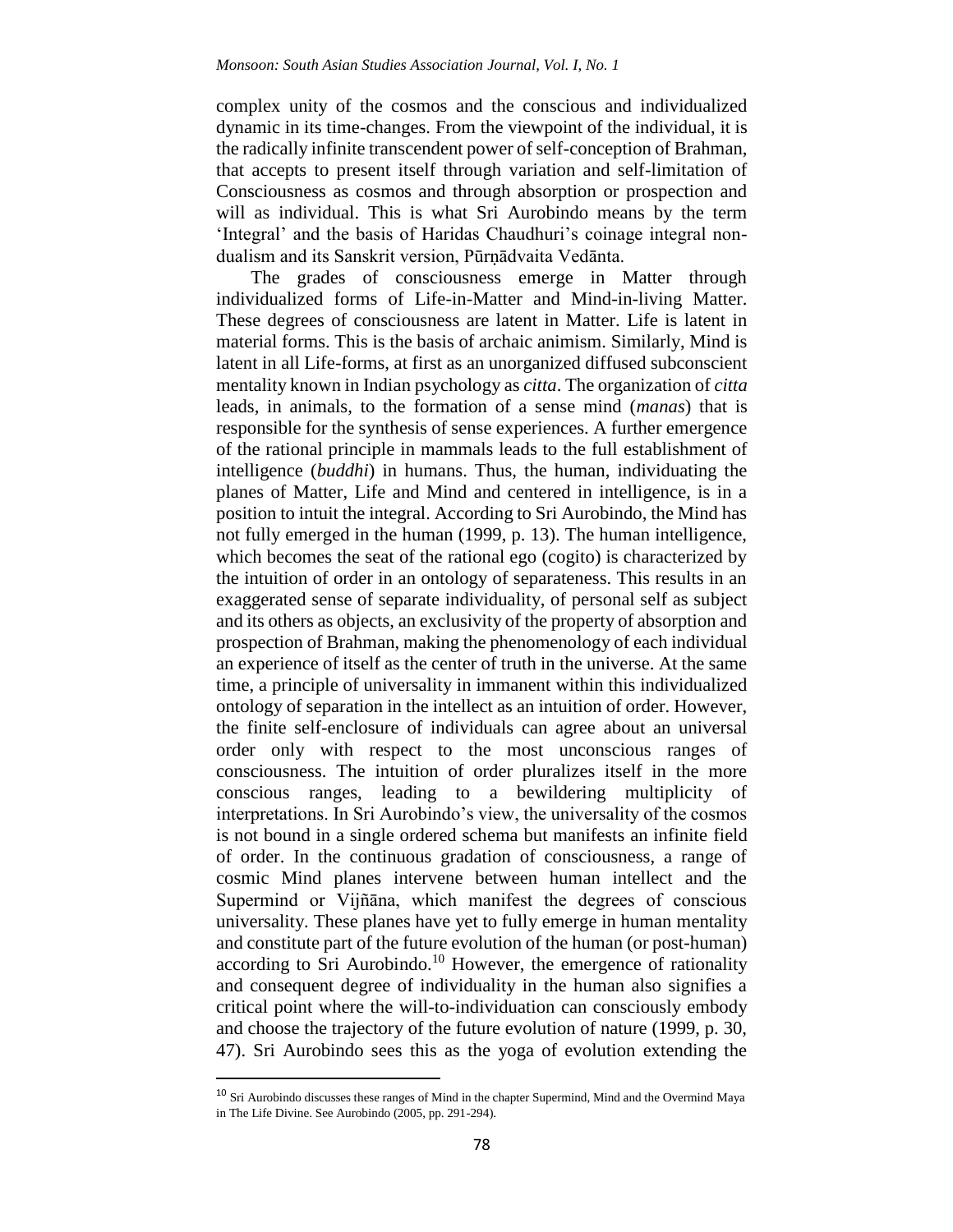emergence of Mind to include these cosmic ranges leading up to Supermind. This involves transitioning to the borders of the Avidyā and crossing over to the Vidyā to emerge into the consciousness of Vijñāna and integrate its realization.<sup>11</sup> This is how the Darsana of Sri Aurobindo relates to his yoga. It gives us the goals and conceptual map or cosmology preparing the praxis of yoga.

#### **Yoga Praxis**

The conceptual map includes the transformational goal of the integral yoga. This is implicit in the understanding of Vijñāna vis-à-vis the individual. As mentioned above, Vijñāna in its origin is transcendent to the human and the cosmos as Real-Idea of both; it is the Presence and Power of becoming of/in the cosmos and it is entirely immanent in each entity and individual of the cosmos as the integral truth of the individual and the will-to-individuation.<sup>12</sup> This triple aspect of Vijñāna vis-à-vis the individual is what might be described in the *mahāvākya, Brahma satya jagat brahma jivo brahmaiva nāparah*. Hence the goal of the integral yoga would consist in realizing each of these three aspects in themselves and as one, the integral realization of Vijñāna.<sup>13</sup> The first term *Brahma Satya* can be seen to be a transcendentalism, partially shared with Kevalādvaita Vedānta, but it is not an exclusive transcendentalism, it is an inclusive and integral transcendentalism. This means that the transcendental Being must be realized as the cosmic Becoming and each individual self-becoming, all together as one. We may consider this against the *mahāvākya* of Kevalādvaita Vedānta (*brahma satya jagan-mithyā jiva brahma*), and its goal, whether *jīvanmukti* (liberation in life) or *videhamukti* (disembodied liberation) through *nirvikalpa* samādhi (absorption in radically transcendent Brahman). Here, by the erasure of the middle term of the *mahāvākya* (*jagan-mithyā*), the world is treated as unreal leading to a realization of transcendence and affirmation of permanent self (*ātman*) as an appearance of the transcendental Brahman. Since the world has no meaning, the self has no meaning in the world and can continue to exist as a Brahman-realized being in an illusory world (*jīvanmukti*) or to dissolve the appearance of self (*ātman*) in transcendental Brahman (*nirvikalpa samādhi*, *videhamukti*).

In Tantrik schools, this exclusive transcendentalism is related to a subtle anatomy (*sūkṣma śarīra*) and located outside the body above the head in a center known as *sahasradala* or thousand-petalled lotus. Raising one's consciousness to this center, one enters into trance of identity, from which one may return with some impress of liberation in life or may withdraw consciousness into this center. In Sri Aurobindo's

<sup>11</sup> See the chapters Vijñāna or Gnosis (1999, p. 475-487) and The Conditions for the Attainment of Gnosis (1999, pp. 488-497) in *The Synthesis of Yoga*.

<sup>12</sup> See The Triple Status of the Supermind in *The Life Divine* (2005, pp. 152-160).

<sup>13</sup> See Oneness in *The Synthesis of Yoga* (1999, pp. 419-425).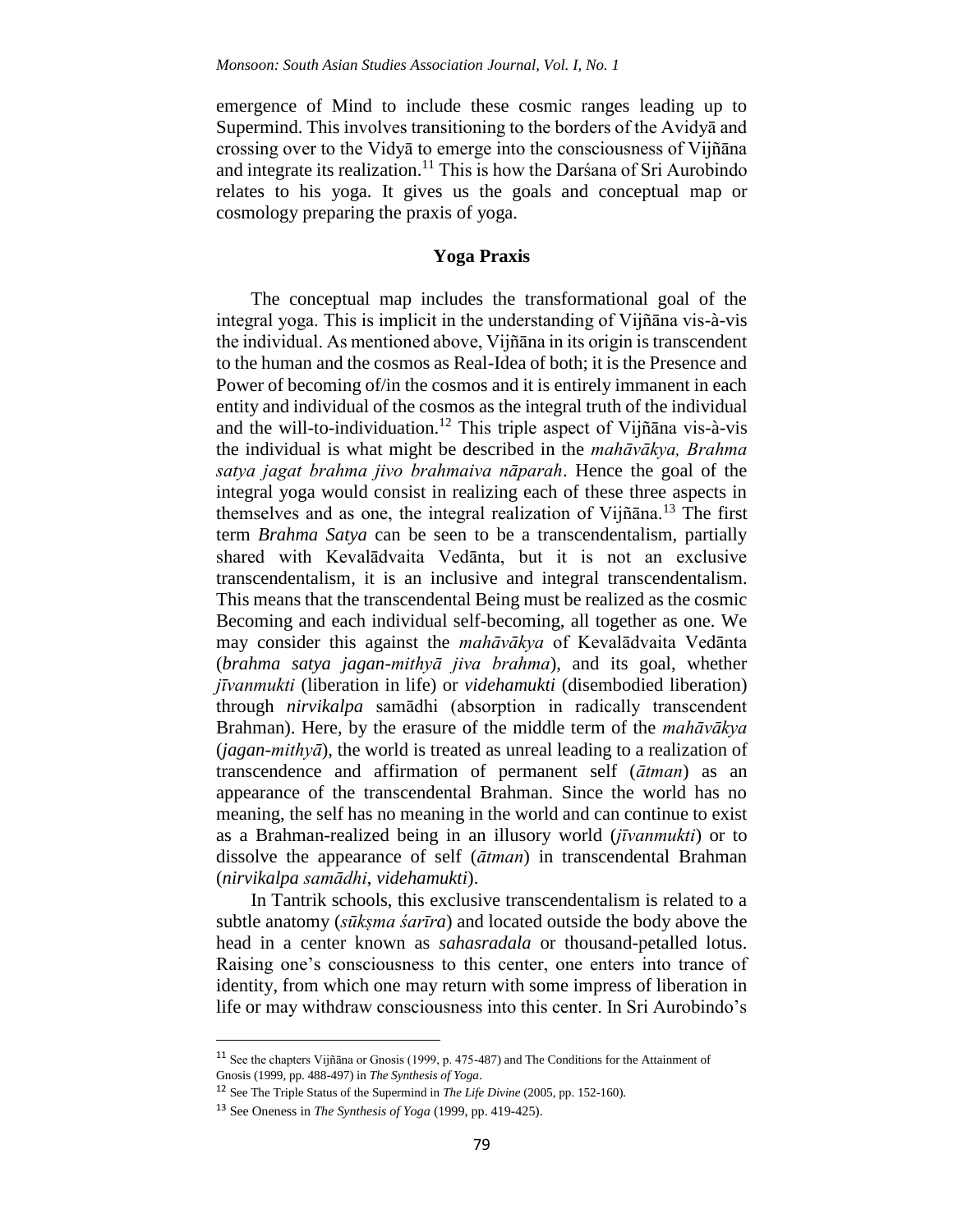Darśana, by the affirmation of the middle term (*jagat brahma*) there is a demand to discover a link and an identity between the transcendence, a cosmic immanence and the individual. Jīvanmukti in such a case is not just a liberation-in-life but an integral liberated life or in other words, a realization of transcendental Brahman expressing as and in life. This would not imply, as in Kevalādvaita Vedānta or in a Tantrik transcendence (trance in the thousand-petalled lotus), a return to life carrying the impress of a trance condition but the realization of transcendental Brahman and its creative Power (Śakti) in a waking condition. In terms of the esoteric anatomy of Tantra, this means a waking residence in the thousand petalled lotus, as one's center of ideation and action (1999, p. 805).

From the viewpoint of Vedānta, this is clarified in Sri Aurobindo's interpretation of the Mānḍūkya Upaniṣad in the chapter Samadhi in *The Synthesis of Yoga* (1999, pp. 519-527). The Mānḍūkya Upaniṣad introduces four states of existence (*avasthā*) – waking (*jāgrat*), dreaming (*swapna*), dreamless sleep (*suṣupti*) and radical transcendence, literally called "the fourth" or nameless state (*turīya*). In Kevalādvaita Vedānta this is a succession with the highest transcendental Brahman reached in the trance of the fourth state (*turīya*), called *nirvikalpa* samādhi. According to Sri Aurobindo, the aim in integral yoga is to extend the waking condition into the dreaming and dreamless states, open to the radical transcendence of the unmanifest Brahman. This extension is prepared by a progressive receptivity to the intermediate cosmic planes of Mind that lead in successive grades to the Supermind and constitute the future evolution of Mind.<sup>14</sup> In other words, this is Sri Aurobindo's process for a conscious evolution of the human. There is always a point of passing beyond one's capacity into trance, but with repetition and persistence, this point is to be extended until one comes into the consciousness of Vijñāna or Supermind (1999. P. 526). Sri Aurobindo equates this to rising to the thousand petal lotus in the waking condition and stabilizing the consciousness in that center. This is a primary way in which Sri Aurobindo's yoga differs from other yogas.

The question of yoga can be pursued further in asking whether Sri Aurobindo is prescribing extended states of meditation to achieve this waking transcendence. If we think of the states of the Mānḍūkya Upaniṣad and the way these have been approached traditionally, as for example by Kevalādvaita Vedānta, that would seem to be the case. But in *The Synthesis of Yoga*, Sri Aurobindo indicates that the *darśana* of the Integral Yoga may lend itself to multiple formulations of yoga. In fact, adapting a statement from Vivekānanda he asserts that the integral yoga will come to fulfilment when there are as many ways of practising it as there are practitioners (1999, p. 57). Since it affirms the reality of life, it should be possible to approach the yoga through a life practice.

<sup>14</sup> See fn. 1 in Aurobindo (1999, p. 491).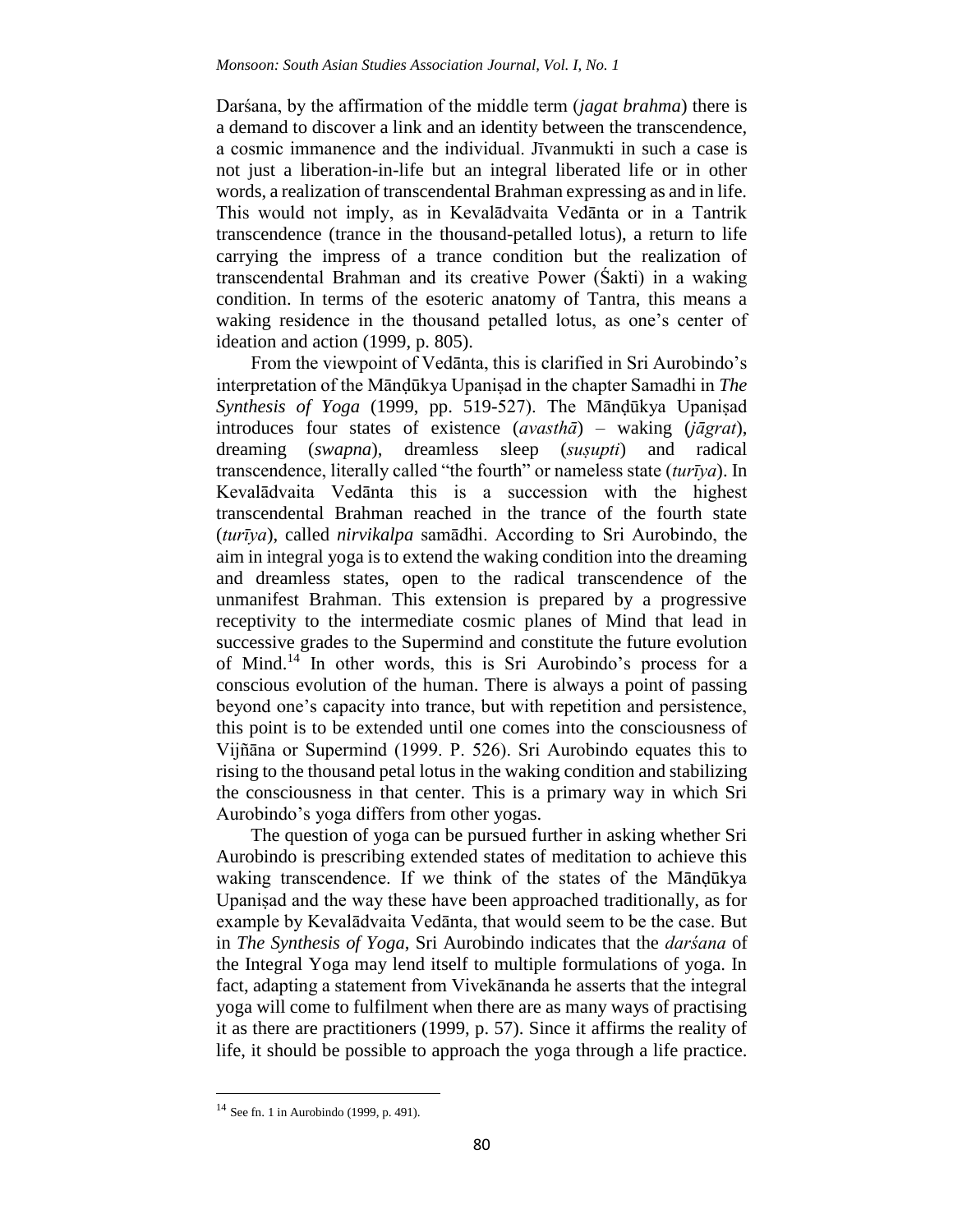This is not exceptional, since all yogas, whatever their specific prescriptions, also include a life practice which relates to the concept of Dharma. How are we to orient ourselves to the law that holds together all of reality in terms of the goal of the darśana? Put in terms of yoga, how are we to "yoke ourselves" to the law (dharma) characterizing the *darśana*? The Gītā's teaching is just such an orientation of consciousness. An orientation of consciousness implying a lifestyle praxis is also what the Buddha taught as the eightfold path. Sri Aurobindo's teaching in *The Synthesis of Yoga* proceeds along the same lines with its initiating epigram, "All life is Yoga." This epigram can be understood in two ways – first, that the Vijñāna Śakti immanent in cosmic Nature is active in evolving the ranges of consciousness through individuation, leading to its self-exploration, self-discovery and selfmanifestation through the struggle of consciousness to emerge in a multiplicity. This process is the yoga of Nature to realize its origin (1999, p. 6). Second, as this process reaches a threshold of individualization, it turns into a conscious process reaching for alignment or "yoking" with the immanent knowledge-will of the Vijñāna Śakti (1999, pp. 6-7). This is the integral yoga of the human individual seeking conscious union itself with the yoga of Nature in all the activities of life. In this case, if yoga is understood as a life-praxis, it must be understood as a process for life as much as a process in life.

#### **Mahāvākya Praxis**

In *The Synthesis of Yoga*, Sri Aurobindo approaches this life-praxis through an adaptation of the *trimārga* (triple path) of the Bhagavad Gītā.<sup>15</sup> But since we are interested here in the Vedantic basis of the integral yoga, while keeping in mind its significance for life, we can attempt to formulate its darśana, as encapsutlated in its *mahāvākya* (*brahma satyam jagat brahma jivo brahmaiva nāparaḥ*) in terms of meditations based on Vedantic *mahāvākya* praxis. I propose four Upanishadic *mahāvākyas* that together empower such a praxis: (1) *Om tat sat* (2) *Sarvaṃ khalvidaṃ brahma* (3) *Tat tvam asi* (4) *Aham brahmāsmi*.

The first may be translated, *Om*, That is Truth. By the word *tat* (That), the Upaniṣads refer to the Transcendental Real. It is left nameless, since it is always infinitely more than any description. This statement and corresponding praxis of meditation represents an orientation to the transcendence. Considering it in terms of the states of the Mānḍūkya Upaniṣad, it is an orientation towards the nameless condition (*avasthā*) of *turīya* or thinking of it in terms of the esoteric anatomy discussed above, it corresponds to the thousand petalled lotus above the embodied mind. In practice it involves a constant mental remembrance that the Infinite One is above us, beyond our power of

<sup>15</sup> The first three parts of *The Synthesis of Yoga* – the Yoga of Divine Works, the Yoga of Integral Knowledge and the Yoga of Divine Love.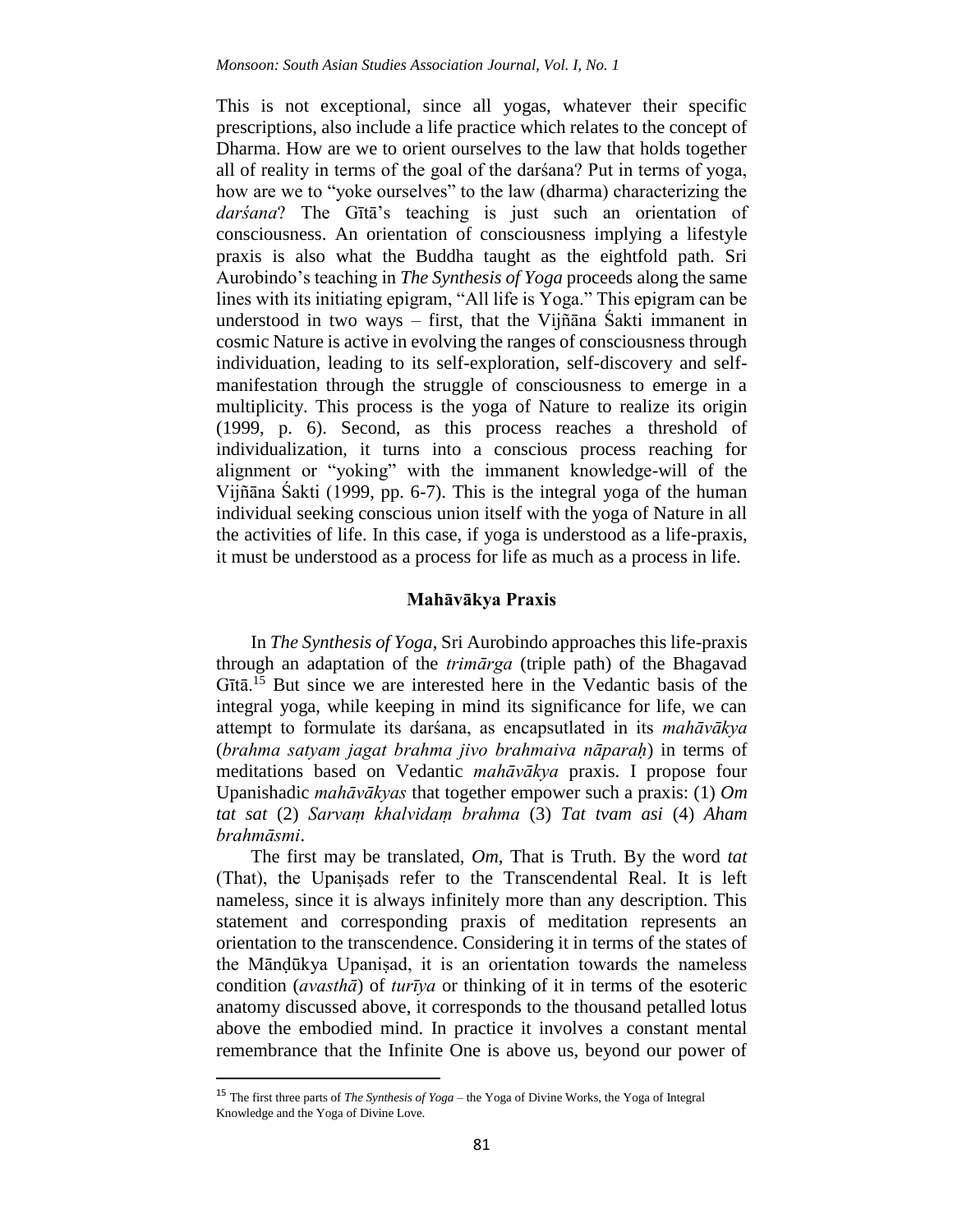mental knowledge and apprehension but it is what gives meaning to our existence.

The second *mahāvākya*, *Sarvaṃ khalvidaṃ brahma* may be translated, "All this is only the Brahman." In praxis it means holding the thought that whatever exists and is seen or known in the cosmos is Brahman. Brahman has become everything that we see around us. Holding to this meditation as a life practice is an orientation to the cosmic manifestation of Brahman. This second meditation affirms life and is the confirmation of the second term of Sri Aurobindo's *darśan* – *jagat brahma*. It is this term and praxis that makes Sri Aurobindo's darśan and yoga of contemporary relevance, since it responds to the close interdependence of the contemporary world in terms of an affirmation of its unity at all levels. This is the root of sustainability. Orientating oneself to a realization of the unity of the cosmos as a selfappearance of Brahman affirms a spirituality that embraces sustainability not merely as a mental ideal but as an experience of identity in consciousness. It points to the reality of a cosmic consciousness manifest as the world, which it is possible to experience. Responsibility for the cosmos is then a matter of intimacy and dep identity because the cosmos lives in us and is experienceable as such. Sustainability is the natural and inevitable consequence of the opening to such an experience through meditative praxis. As a life-praxis in one's waking existence, it is an invitation to consider all beings, forms, principles and energies in the cosmos as appearances of Brahman as a cosmic consciousness in a temporal play (*līlā*) leading towards a realization of cosmic unity.

The third proposition, *Tat tvam asi* is translated as "Thou art That." If the second *mahavakyā* extends a general condition of cosmic consciousness the third specifies it in terms of individuation. It implies a meditation in which every entity in the universe is seen as a particularized or individualized form of Brahman. The *tvam* or "thou" here must be taken to be the individual "other," transcendent to ourselves in its radical otherness yet identically one in its essence (*ātman*). It is the radical infinity of Brahman and its absolute oneness that confronts us in every "other." This is the basis of individualized relationality and the root of a spiritual ethics. Contemporary philosophers such as the Hasidic existentialist Martin Buber<sup>16</sup> or the French-Lithuanian philosopher Emmanuel Levinas (2005) or the philosopher of deconstruction and messianism, Jacques Derrida (2020), come to mind in comparative analogy and contemporary relevance to this praxis. If we can see the One Being in other beings along with their uniqueness, we can be free from the demands of the ego and assume responsibility for the other as a form of alterity of oneself. Interestingly, this proposition also constitutes the third *mahāvākya* of Kevalādvaita Vedānta. But there the aim of the meditation is to penetrate to the transcendental substrate of all individuals while negating their

<sup>16</sup> See *I and Thou* (Buber 2000).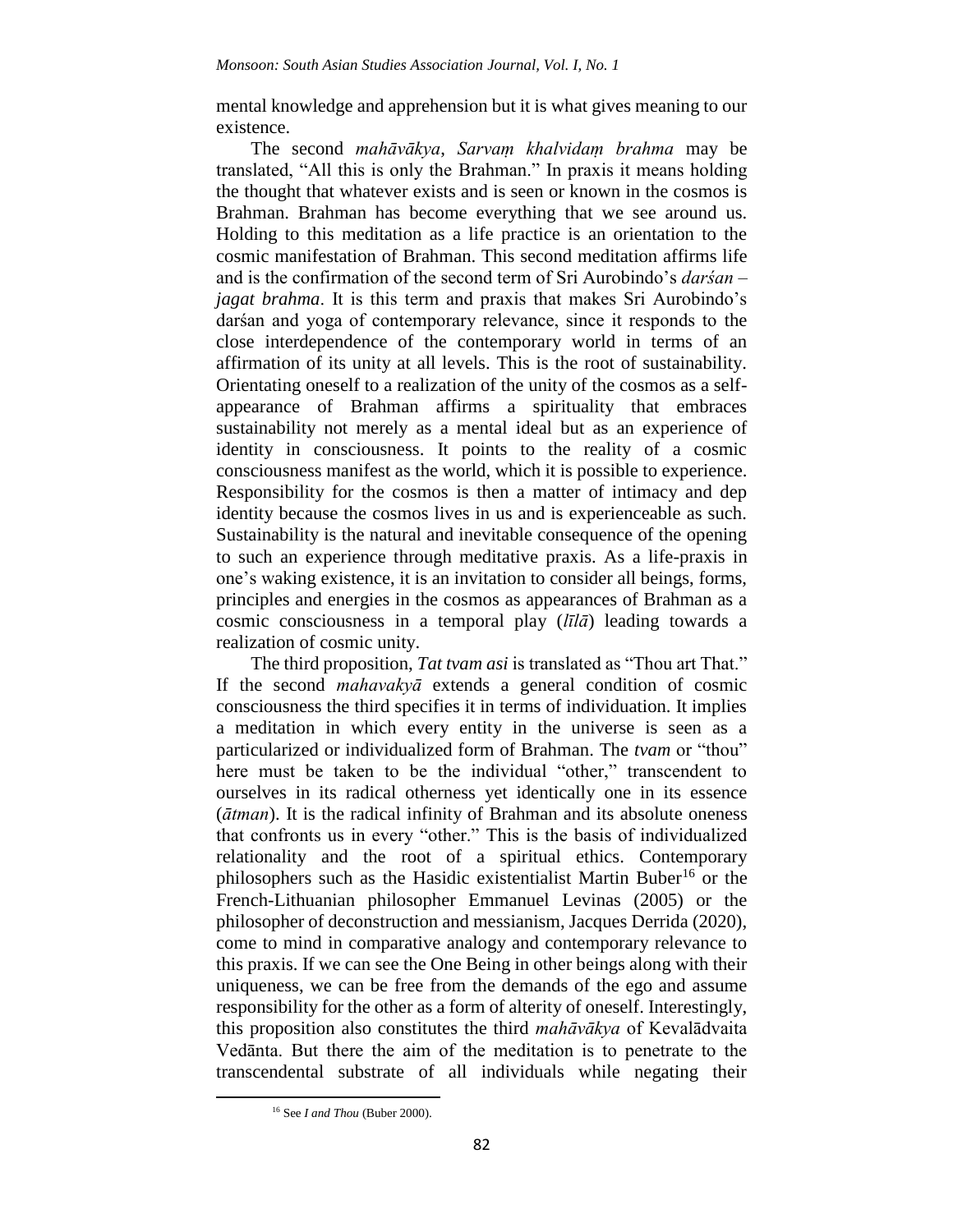individuality or uniqueness as expressions of the Infinite One presenting themselves for relationality.

The fourth and final *mahāvakya*, *aham brahmāsmi* can be translated "I am the Brahman." In essence and in manifestation, in body, in the energies and capacities of life and in mental makeup and expression, the Brahman has assumed the identity I call myself. This leads to the realization of ātman as Brahman. This realization, in itself, is also part of the goal of Kevalādvaita Vedānta, as we saw, corresponding to the last term of its extended *mahāvakya, jiva brahma*. The proposition, like the one before it, also coincides with the fourth *mahāvakya* of Kevalādvaita. But whereas in Kevalādvaita, this realization, combined with the negation of world (*jagat*) is a recipe for the equation of ātman as Brahman and of the illusoriness of any worldsignificance for the individual, in the integral yoga, it includes the individual's unique individuation and relational expression in the world. Meditating on this yields the fulfilment of Yoga as individuation, reaching towards oneness in relationality, in cosmic consciousness and in the integrality of Supermind.

#### **Integration and The Divine Mother**

Each of these meditations is difficult to carry out as a life-practice; dividing one's attention to focus on all of them together is a complex work of integration that is hardly achievable by the individual given our present constitution.<sup>17</sup> The difficulty arises because of the ontology of mind to which human consciousness is subject. Mind is logically constrained to taking exclusive positions of truth, with any other position seen as relative, subordinate or untrue. This extends beyond attention to experience. Any of the four forms of *mahāvākya* meditation can yield a spiritual experience but each of these may assume centrality as the exclusive truth. Practice of these *mahāvākyas* proceeds in phases, with one or another form of attention predominating at any time. However, even with such a division of attention, it is possible to arrive at a simultaneity of these meditations as processes with one in front and the others continuing to varying degrees in the background. Spiritual experiences related to these meditations may similarly assume positions of predominance at different times with the others in the background. To arrive at an integration of all these positions, one needs to stabilize the consciousness beyond Mind, in Vijñāna or Supermind. In a letter to his brother, Barin, in 1920, Sri Aurobindo, explained the problem in this fashion:

> [My yoga's] fundamental principle is to make a synthesis and unity of integral knowledge, integral works and integral devotion, and, raising this above the mental level to the supramental level of the Vijnana, to give it a complete

<sup>17</sup> See Aurobindo (1999, p. 399).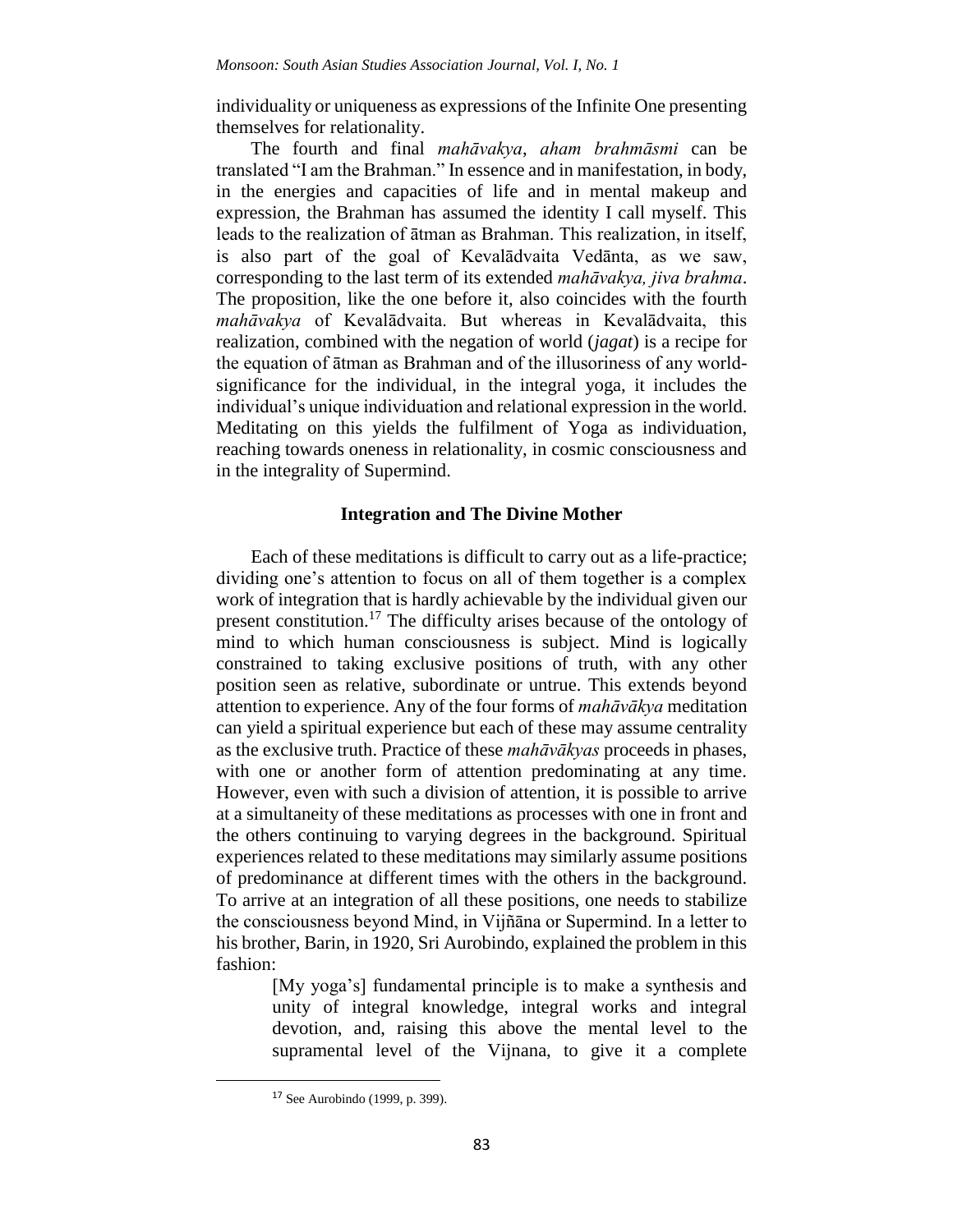perfection. The defect of the old yoga was that, knowing the mind and reason and knowing the Spirit, it remained satisfied with spiritual experience in the mind. But the mind can grasp only the fragmentary; it cannot completely seize the infinite, the undivided. The mind's way to seize it is through the trance of samadhi, the liberation of moksha, the extinction of nirvana, and so forth. It has no other way.… First one must have all sorts of partial experience on the mental level, flooding the mind with spiritual delight and illuminating it with spiritual light; afterwards one climbs upwards. Unless one makes this upward climb, this climb to the supramental level, it is not possible to know the ultimate secret of world-existence; the riddle of the world is not solved. (1991: pp. 360-361)

The "climb upward… to the supramental level" involves the opening to and normalization of the intermediate planes of cosmic Mind. A detailed discussion of these planes and the way to achieve their normalization in us goes beyond the scope of this essay but a simplified approach to the problem would be to acknowledge Vijñāna as a Being (Puruṣa) and Power (Śakti) and invoke it relationally for the integration.

As discussed above, if we consider Dharma as the Real-Idea that holds the relations corresponding to the *mahāvākyas* together as one, its immanent power of evolution is the Vijñāna Śakti, or conscious power of Supermind. Vijñāna Śakti or supramental Śakti is what Sri Aurobindo has designated as the Divine Mother. We have introduced this earlier in discussing the becoming-cosmos and individual of the Supermind. The Divine Mother is at once transcendent, cosmic and immanent as innermost being and will of the individual. It is that which is orchestrating the evolution of all these together towards the integral consciousness. In the book titled *The Mother*, Sri Aurobindo describes the Divine Mother in her transcendent, cosmic and individual aspects and her relations with the aspirant for the integral yoga:

> There are three ways of being of the Mother of which you can become aware when you enter into touch of oneness with the Conscious Force that upholds us and the universe. Transcendent, the original supreme Shakti, she stands above the worlds and links the creation to the ever unmanifest mystery of the Supreme. Universal, the cosmic Mahashakti, she creates all these beings and contains and enters, supports and conducts all these million processes and forces. Individual, she embodies the power of these two vaster ways of her existence, makes them living and near to us and mediates between the human personality and the divine Nature. (2012, p. 14).

Thus the integration of these meditations and their experiences is to be sought through the development of a primary relationship with Vijñāna Śakti related to as the Divine Mother. This implies the development of faith, surrender and opening to the transcendental Vijñāna Śakti seated beyond the thousand petalled lotus and preparing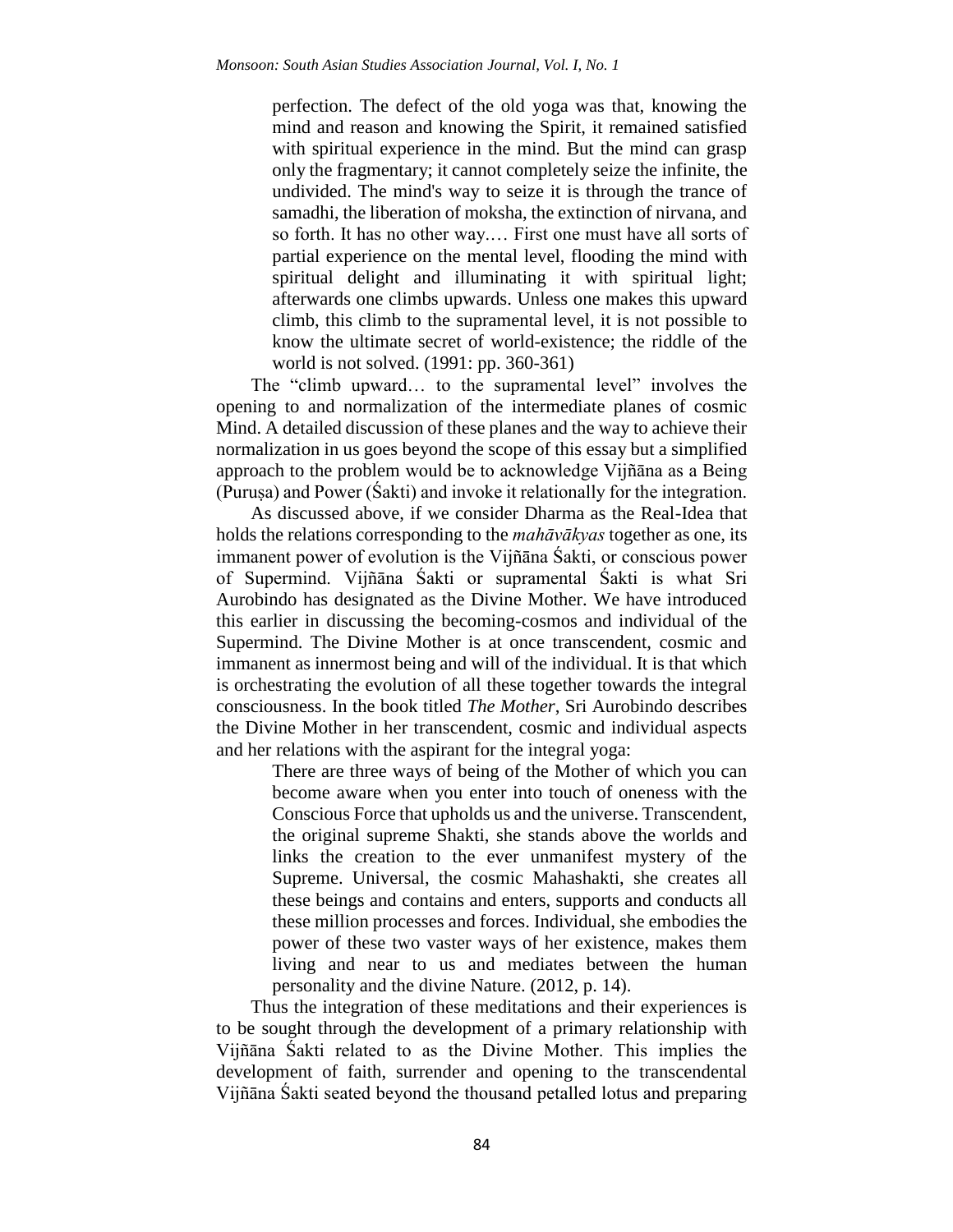the consciousness through the four meditations to a waking dynamic oneness with Her Presence and Power. Sri Aurobindo has an audacious image in a poem titled "Rose of God." The line describes the Divine Śakti as "Sun on the head of the Timeless" (2009, p. 564). This can be considered an image of the cosmic Sahasrāra or center of consciousness above the Mind. It is the Mythos, Logos and Noos at once. One may invoke this transcendental dimension of Vijñāna Śakti in the first meditation on That - *Om tat sat*. Similarly, the second meditation *Sarvaṃ khalvidaṃ brahma* can be practised with faith and receptivity to the Vijñāna Śakti as the Divine Mother who has become the cosmos and brings the aspirant the experiences needed in the process of cosmic evolution, leading us to oneness with Her as cosmic consciousness. Thirdly, the meditation *Tat tvam asi* can be practised with faith and receptivity to the Vijñāna Śakti in the aspirant's relations with beings in the world, bringing us the experiences of oneness with each being as forms of Her in the evolution. Fourth, the meditation on Self (ātman) as an individuation of Brahman (*aham brahmāsmi*) may be practised with faith and receptivity in the Vijñāna Śakti seated as Knowledge and Will within us and relating dynamically to all beings as her evolving cosmos and selves. The progressive development of a concrete relationship with the Vijñāna Śakti experienced as the Divine Mother can integrate the separate meditations leading to states of consciousness that are more cosmic and integral. It can prepare the aspirant by bringing the different spiritual realizations corresponding to the *mahāvākya* meditation, by normalizing the consciousness of the cosmic planes of Mind in him/her and finally by raising the consciousness beyond Mind into waking possession of the integral consciousness of Supermind:

> If you desire this transformation, put yourself in the hands of the Mother and her Powers without cavil or resistance and let her do unhindered her work within you….. The Mother's power and not any human endeavour and tapasya can alone rend the lid and tear the covering and shape the vessel and bring down into this world of obscurity and falsehood and death and suffering Truth and Light and Life divine and the immortal's Ananda. (2012, p. 26).

I realize that this process takes us beyond Vedānta into an adaptation of and integration with Tantra, but the integral nondualism of Sri Aurobindo could hardly be considered integral if it refused this integration.

#### **References**

Buber, Martin. (2000). *I and Thou*. New York: Scribner.

Chaudhuri, Haridas. (1960). "The Integral Philosophy of Sri Aurobindo," in Chaudhuri, Haridas and Spiegelberg, Frederic Ed. *The*